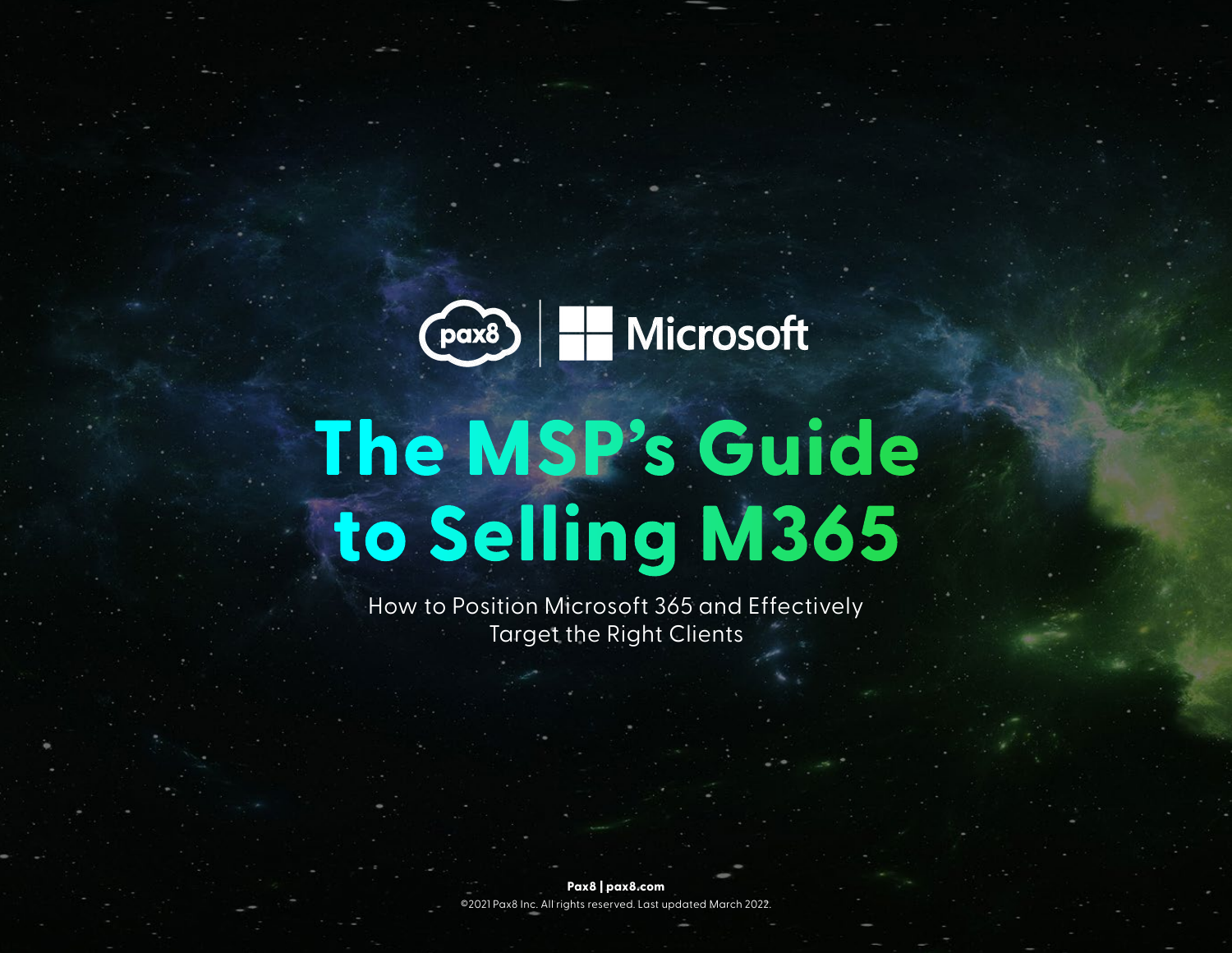## **About This Guide**

This guide breaks down the features and benefits of Microsoft 365 and provides advice for selling it to your clients.

#### **What is M365?**

#### **Why Move to M365?**

#### **Selling the Solution**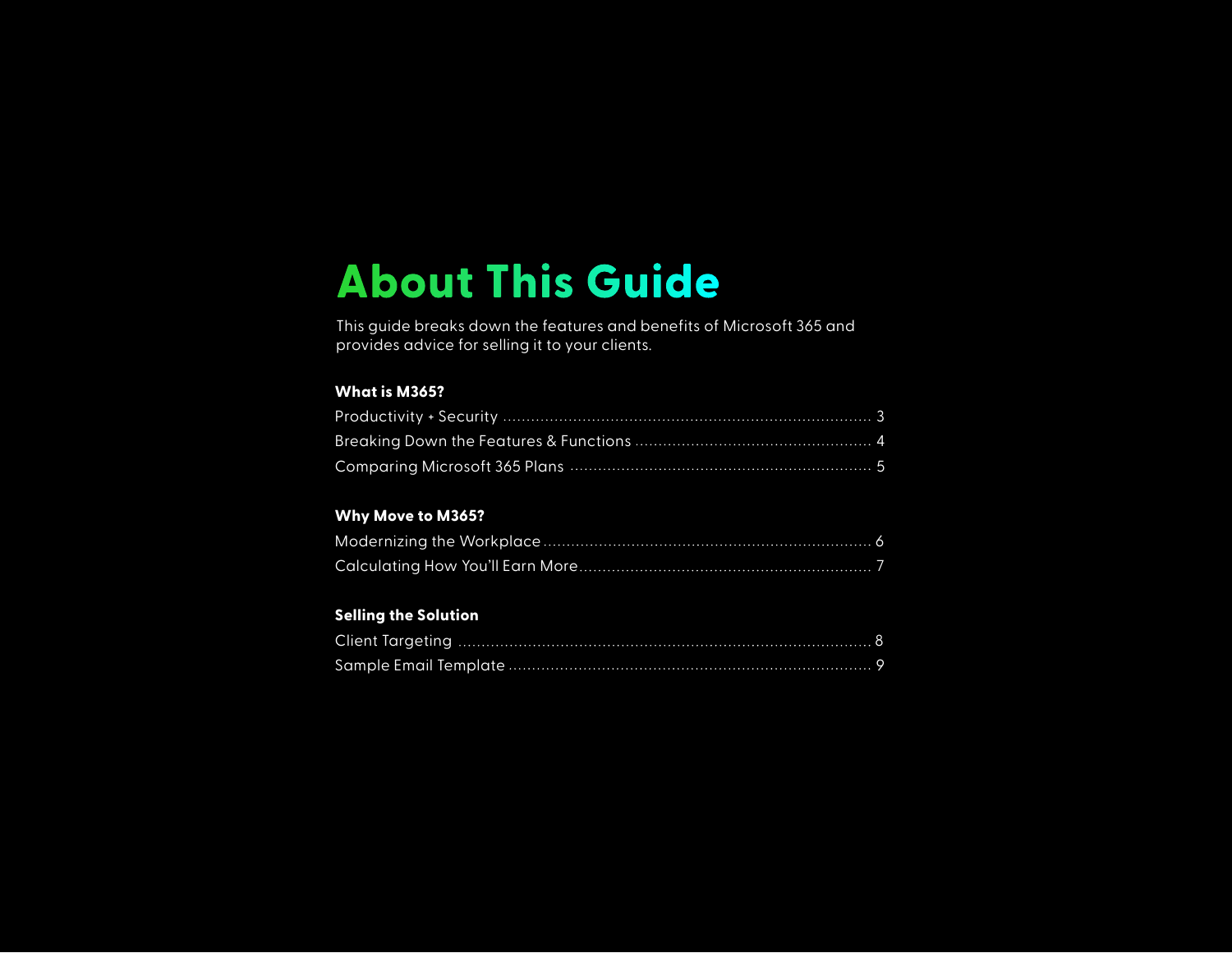### **WHAT IS M365? Productivity + Security**

Microsoft 365 Business Premium offers a single, integrated technology solution that combines the Office productivity apps users know and love with granular device management and best-in-class security features, such as ATP and Windows Defender. Designed for the needs of small to mid-sized businesses, M365 empowers your clients to communicate and collaborate while keeping their data protected.

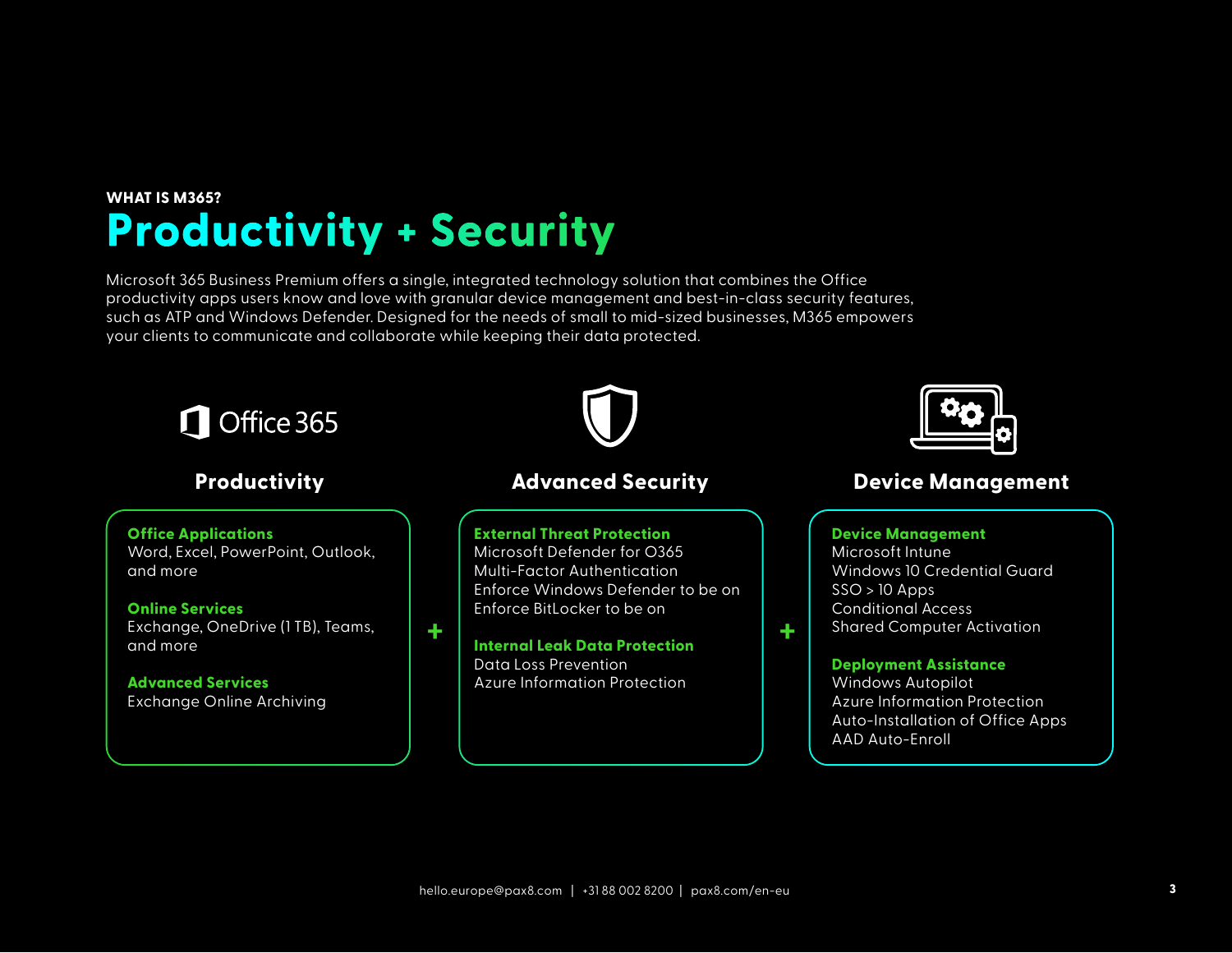## **WHAT IS M365? Breaking Down the Features & Functions**

#### **Advanced Security Features**

**Microsoft Defender (formerly Advaced Threat Protection):** Cloud-based email protection against malicious links, phishing, and spoofing. **Multi-Factor Authentication (MFA):** Safeguards access to apps and data by requiring a second form of authentication. **Data Loss Prevention (DLP):** Identifies, monitors, and automatically protects sensitive information across many locations. **Windows Exploit Guard Enforcement:** Protects devices from ransomware and malicious websites at device end points.

#### **Data Protection & Compliance**

**Azure Information Protection (AIP):** Controls and manages how sensitive content is accessed by providing classification labels on documents and email.

**Exchange Online Archiving:** 100GB archiving and preservation policies help recover data and remain compliant. **BitLocker Enforcement:** Encrypts data on devices to protect it if devices are lost or stolen.

#### **Device Management**

**Intune:** Manages devices and apps from the cloud, protecting company information on employee devices. **Single Sign-On (SSO):** Allows users to access multiple applications and resources by logging in only once, with one account. **Active Directory (AD):** Manages permissions and access to shared network resources such as servers, printers, and user accounts. **Autopilot:** Simplifies the new device configuration and deployment process for IT and end users.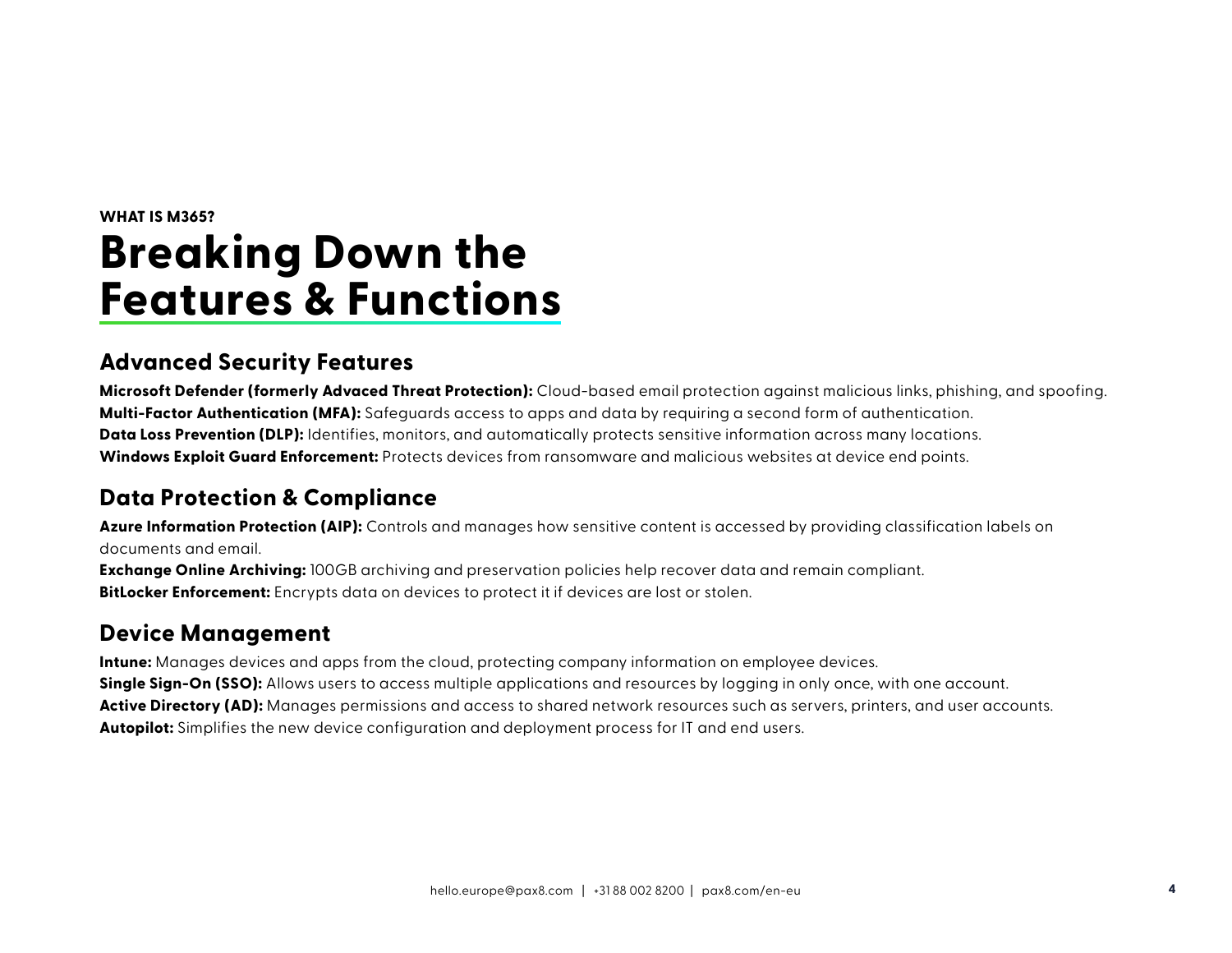### **WHAT IS M365? Comparing Microsoft 365 Plans**

| somparmg                    | <u>INISI USUI LUUU I IMIIJ</u><br><b>FEATURES</b>                                                                                  | <b>Business</b><br><b>Standard</b> | Microsoft 365 Microsoft 365<br><b>Business</b><br><b>Premium</b> | E <sub>3</sub> | Microsoft 365 Microsoft 365<br>E <sub>5</sub> |
|-----------------------------|------------------------------------------------------------------------------------------------------------------------------------|------------------------------------|------------------------------------------------------------------|----------------|-----------------------------------------------|
|                             | Estimated retail price per user per month \$USD with annual commitment                                                             | € 10.50                            | € 18,60                                                          | € 35,40        | € 53,70                                       |
|                             | Maximum number of users                                                                                                            | 300                                | 300                                                              | unlimited      | unlimited                                     |
| <b>Office Apps</b>          | Install Office on up to 5 PCs/Macs + 5 tablets + 5 smartphones per user Word, Excel, PowerPoint, OneNote,<br>Access, Office Online | <b>Business</b>                    | <b>Business</b>                                                  | ProPlus        | ProPlus                                       |
| <b>Email Archiving</b>      | <b>Exchange Online Archiving</b>                                                                                                   | <b>100GB</b>                       | unlimited                                                        | unlimited      | unlimited                                     |
| <b>Email &amp; Calendar</b> | Outlook, Exchange Online                                                                                                           | 50GB                               | 50GB                                                             | 100GB          | 100GB                                         |
| <b>Hub for Teamwork</b>     | Chat-based workspace, online meetings, and more in Microsoft Teams                                                                 | $\bullet$                          | $\bullet$                                                        | $\bullet$      | $\bullet$                                     |
| <b>File Storage</b>         | <b>OneDrive for Business</b>                                                                                                       | 1TB/user                           | 1TB/user                                                         | unlimited      | unlimited                                     |
| Social, Video, Sites        | Yammer, SharePoint Online, Planner                                                                                                 | $\bullet$                          | $\bullet$                                                        | $\bullet$      | $\bullet$                                     |
|                             | Stream                                                                                                                             |                                    | $\bullet$                                                        | $\bullet$      | $\bullet$                                     |
| <b>Business Apps</b>        | Scheduling Apps - Bookings <sup>1</sup> , StaffHub                                                                                 | $\bullet$                          | $\bullet$                                                        | $\bullet$      | $\bullet$                                     |
|                             | Business Apps - Outlook Customer Manager, MileIQ'                                                                                  | $\bullet$                          | $\bullet$                                                        |                |                                               |
| <b>Threat Protection</b>    | Microsoft Advanced Threat Analytics, Device Guard, Credential Guard, App Locker, Enterprise Data Protection                        |                                    |                                                                  | $\bullet$      | $\bullet$                                     |
|                             | Microsoft Defender for O365                                                                                                        |                                    | $\bullet$                                                        |                | $\bullet$                                     |
|                             | Windows Defender Advanced Threat Protection                                                                                        |                                    |                                                                  |                | $\bullet$                                     |
|                             | Office 365 Threat Intelligence                                                                                                     |                                    |                                                                  |                | $\bullet$                                     |
| <b>Identity Management</b>  | Self-service password reset for hybrid Azure Active Directory accounts, Azure MFA, Conditional Access                              |                                    | $\bullet$                                                        | $\bullet$      | $\bullet$                                     |
|                             | Azure AD: Cloud App Discovery, AAD Connect Health, SSO for more than 10 Apps                                                       |                                    |                                                                  | $\bullet$      | $\bullet$                                     |
|                             | <b>Azure Active Directory Plan 2</b>                                                                                               |                                    |                                                                  |                | $\bullet$                                     |
| <b>Device &amp; App</b>     | Microsoft Intune, Windows Autopilot                                                                                                |                                    | $\bullet$                                                        | $\bullet$      | $\bullet$                                     |
| Management                  | <b>Shared Computer Activation</b>                                                                                                  |                                    | $\bullet$                                                        | $\bullet$      | $\bullet$                                     |
|                             | Microsoft Desktop Optimization Package, VDA                                                                                        |                                    |                                                                  | $\bullet$      | $\bullet$                                     |
| <b>Information</b>          | Office 365 Data Loss Prevention, Azure Information Protection Plan 1                                                               |                                    | $\bullet$                                                        | $\bullet$      | $\bullet$                                     |
| <b>Protection</b>           | Azure Information Protection Plan 2, Microsoft Cloud App Security, O365 Cloud App Security                                         |                                    |                                                                  |                | $\bullet$                                     |
| <b>On-Prem CAL Rights</b>   | ECAL Suite Exchange, SharePoint, Skype, Windows, SCCM, Win. Rights Management                                                      |                                    |                                                                  | $\bullet$      | $\bullet$                                     |
| Compliance                  | Unlimited email archiving <sup>2</sup>                                                                                             |                                    | $\bullet$                                                        | $\bullet$      | $\bullet$                                     |
|                             | Advanced eDiscovery, Customer Lockbox, Advanced Data Governance                                                                    |                                    |                                                                  |                | $\bullet$                                     |
| <b>Analytics</b>            | Power BI Pro, MyAnalytics                                                                                                          |                                    |                                                                  |                | $\bullet$                                     |
|                             |                                                                                                                                    |                                    |                                                                  |                |                                               |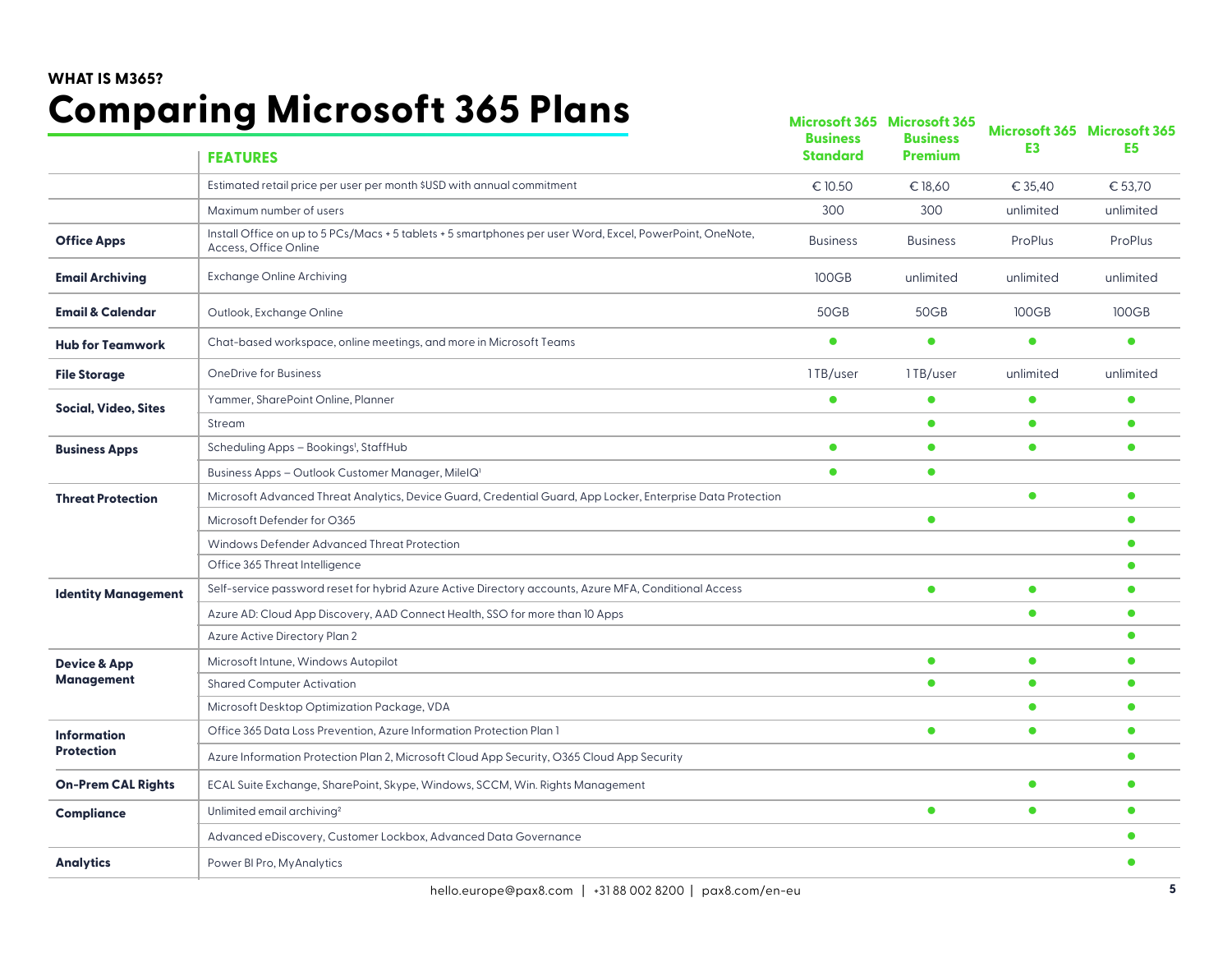#### **WHY MOVE TO M365 FROM O365?**

## **Modernizing the Workplace**

Most of your clients are probably using the Office suite for their productivity needs and may not be familiar with the additional benefits that M365 Business Premium offers. M365 Business Premium includes all the Office apps, such as Outlook, Word, Excel, and Powerpoint, that users are familiar with using in their day-to-day work, but offers additional capabilities in several key areas:

#### **Advanced Security**

Office 365 is the #1 target for phishing attacks, and it doesn't provide the more advanced security solutions needed to fully detect and prevent phishing attacks.

#### **48% of malicious email attachments are Microsoft Office files <sup>1</sup>**

#### **Data Protection and Compliance**

Microsoft 365 Business Premium checks all the boxes for data protection and compliance with HIPAA and PCI. It also aligns well with the functions of the NIST Cybersecurity Framework.

#### 90% of SMBs do not use data protection for company and customer information $2$

31% of SMBs say they do not comply with any security quidelines or standards  $^1$ 

#### **Windows 10 OS Upgrade**

Microsoft's Windows 7 End-of-Support took effect on January 14, 2020. To avoid the security risks of an unsupported OS, your clients on Windows 7 need to upgrade to Windows 10, which they can do automatically by moving to Microsoft 365 Business Premium.

#### **Device Management**

Microsoft 365 Business Premium's granular device management enables businesses to securely communicate and collaborate with team members anytime and anywhere.

**39% of the global workforce is mobile <sup>1</sup>**

**45% of business-critical applications are accessed by mobile devices <sup>1</sup>**

#### **[Windows 7 Support](https://usc.pax8.com/resource/display/43383)  Ended - Now What?**

Microsoft stopped supporting Windows 7 on January 14, 2020, leaving clients open to security risks. However, you can easily upgrade to Windows 10 by moving clients to Microsoft 365 Business Premium.

Check out the Windows 7 End-of-Support Guide to learn more.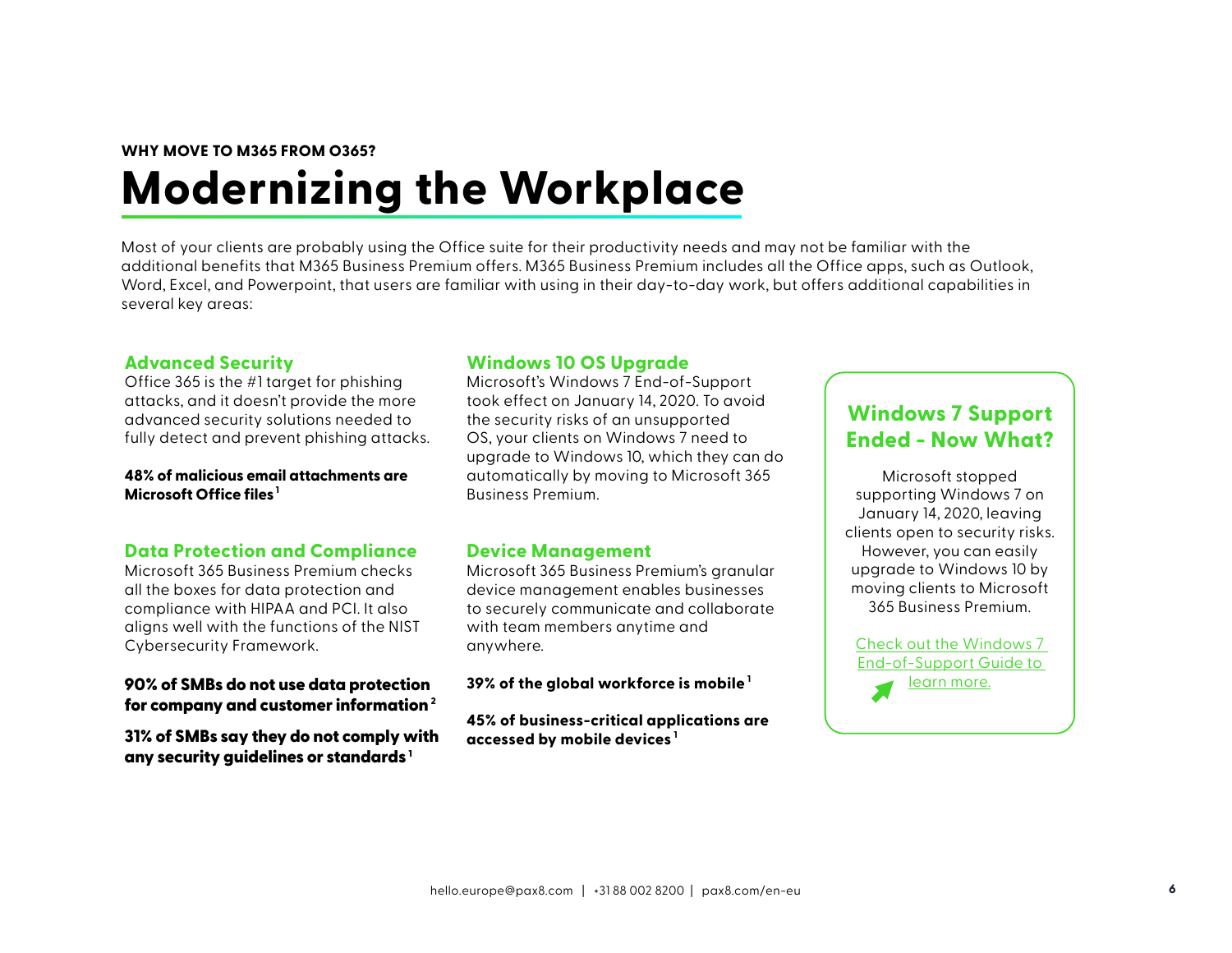## **WHY MOVE TO M365? Calculating How You'll Earn More**

Earning more margin has never been easier! The Pax8 + Microsoft CSP incentives reward Pax8 partners for driving the activation and enablement of clients using Microsoft. All you need is a Silver or Gold Microsoft competency to get started.

#### **Moving Clients From O365 E3 to M365 Business Premium**

Europe-based partners Pax8 partners who upgrade clients from Office 365 E3 to Microsoft 365 Business Premium can receive global and local accelerators on top of your core incentive rebates. If you have valid subscriptions, you will get an additional \$.80 in your pocket for every client you upgrade.

**1. Standard Core Incentive – 0365, M365 2. Global Strategic Product Accelerator –** M365 Business Premium **4% 5% +**

5% Additional Margin

| <b>Core Incentives + Accelerators</b>                   |                                   |  |
|---------------------------------------------------------|-----------------------------------|--|
| O365 E3 Incentives.<br>M365 Business Premium Incentives | = € 0.90 / user<br>$= 61.67$ user |  |

#### **3. Total Increase = € 0.77 on every seat**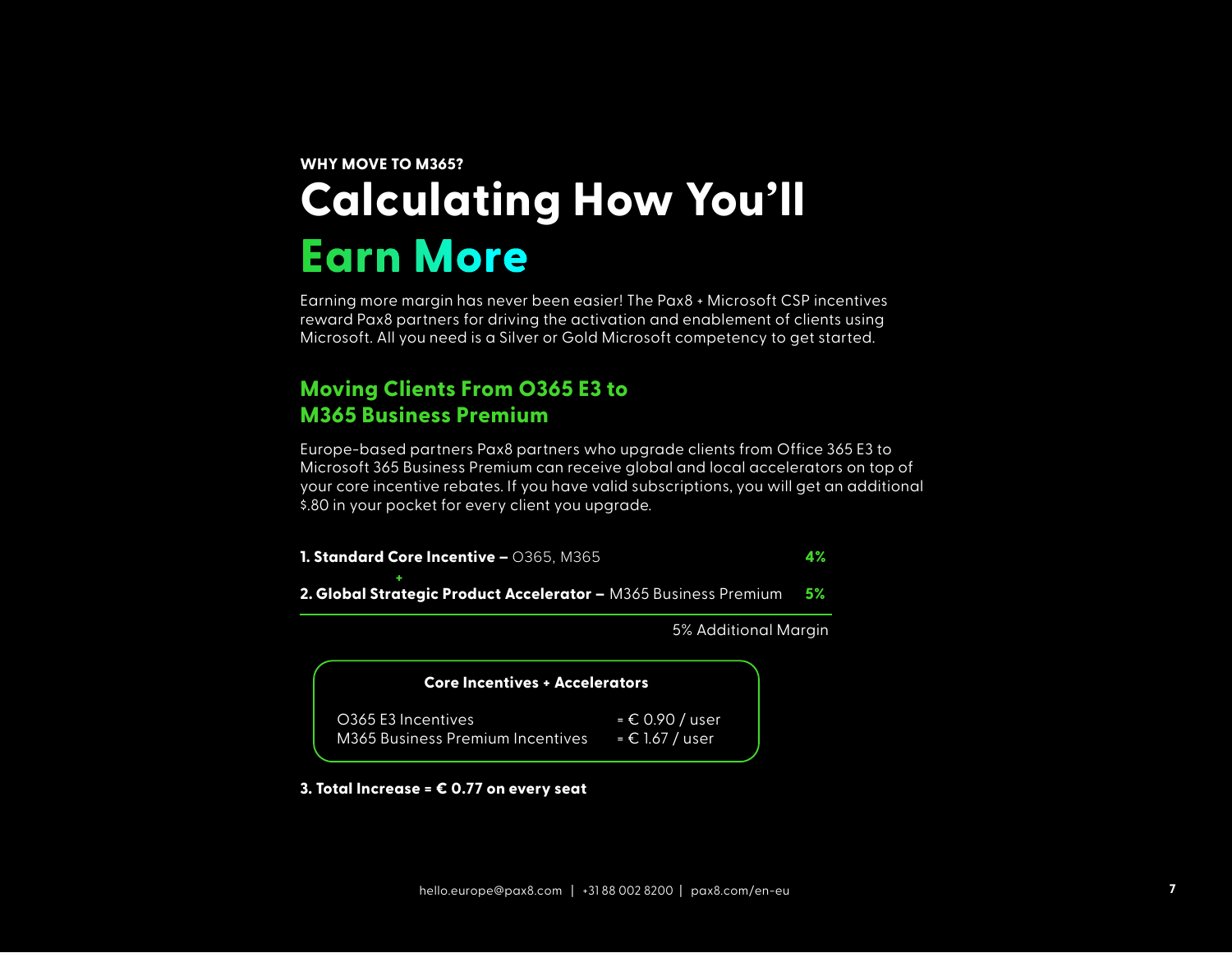## **SELLING THE SOLUTION Client Targeting**

M365 has a LOT of functionality, so instead of overwhelming clients with a long list of features that they may not even understand or care about, you should position the value and benefits of M365 to clients based on their unique needs, requirements, and experiences.

#### **Potential Value-Selling Scenarios:**

- Clients with remote workers, BYOD policies, or multiple locations will benefit from the device management features of Intune
- Clients with high employee turnover will care about the ability to remote wipe devices
- Clients who have experienced a data breach will be concerned about improving security
- Clients in regulated industries be able to utilize features that enable compliance

**"Each time we've described what's included with Microsoft 365, clients want to move forward, recognizing immediately the value to their business, security, and success."**

Daniel Johnson, President of machineLOGIC

#### **Target Medium Clients Choose a Profile Use Market Moments**

Focus on SMBs with 25-300 seats

Look for clients with compliance requirements (e.g. healthcare, financial services, legal, consulting, and manufacturing)

M365 Business Standard (formerly known as O365 Business Premium) clients

O365 E3 clients

Clients with EMS + competitive security solutions (could benefit from consolidation)

Clients on legacy Office and Windows

Security is top-of-mind for businesses of all sizes

Windows 7 reached End-of-Support in January 2020

GDPR and other regulations are forcing SMBs to consider compliance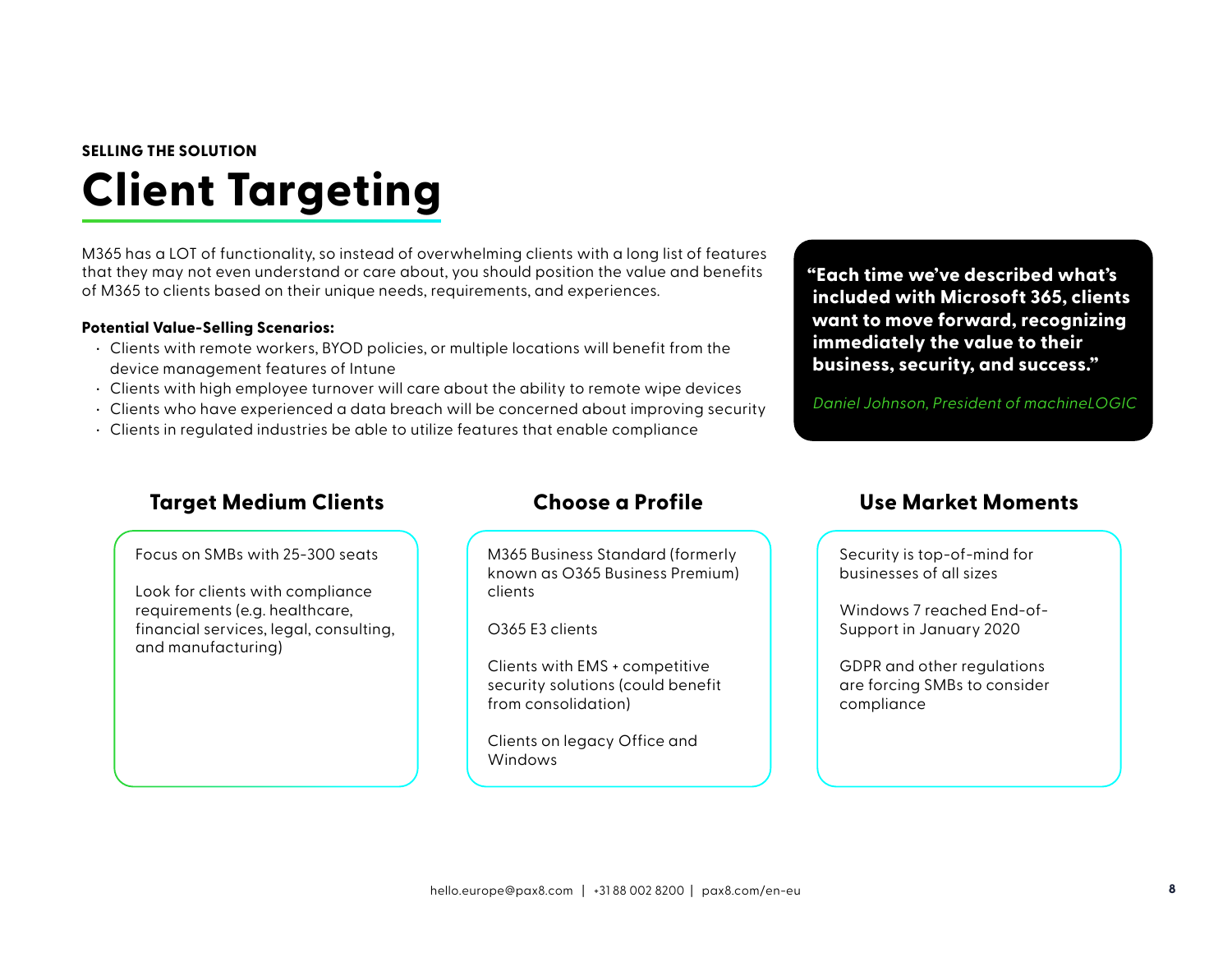## **SELLING THE SOLUTION Sample Email Template**

While we don't recommend blasting your entire client base, sending an email to a targeted list of your Microsoft clients who are a good fit for M365 Business Premium can be a great way to start a conversation about why moving to M365 makes sense. Below is a sample email template you can customize for use with your clients – and feel free to reach out to your Pax8 Wingman for assistance on talking about M365!

#### Dear **[CLIENT CONTACT FIRST NAME]**,

Cyber attacks targeting small and medium businesses are on the rise, and we want to make sure your business stays safe while remaining as efficient and productive as ever.

That's why we strongly recommend that **[CLIENT COMPANY NAME]** upgrades to Microsoft 365 Business Premium. It combines the Office productivity apps you already use and love, with the following security and device management features:

- **• Advanced Security:** keeps your data and users safe with Multi-Factor Authentication, email protection, and more.
- **• Device Management:** ensures your users have access to the devices and applications they need, when and where they need it, with Microsoft Intune and shared computer activation.
- **• Windows 10:** provides an always-up-to-date and secure operating system.

To keep our clients secure, **[MSP NAME]** plans to move all of our Microsoft clients to M365 Business Premium within the next two months, unless they choose to opt out of the upgrade.

Let's set up a call to discuss next steps. What's your availability this week?

We appreciate your business and highly encourage you to make this move to protect your systems, data, employees, and customers.

Thanks, **[MSP NAME]**